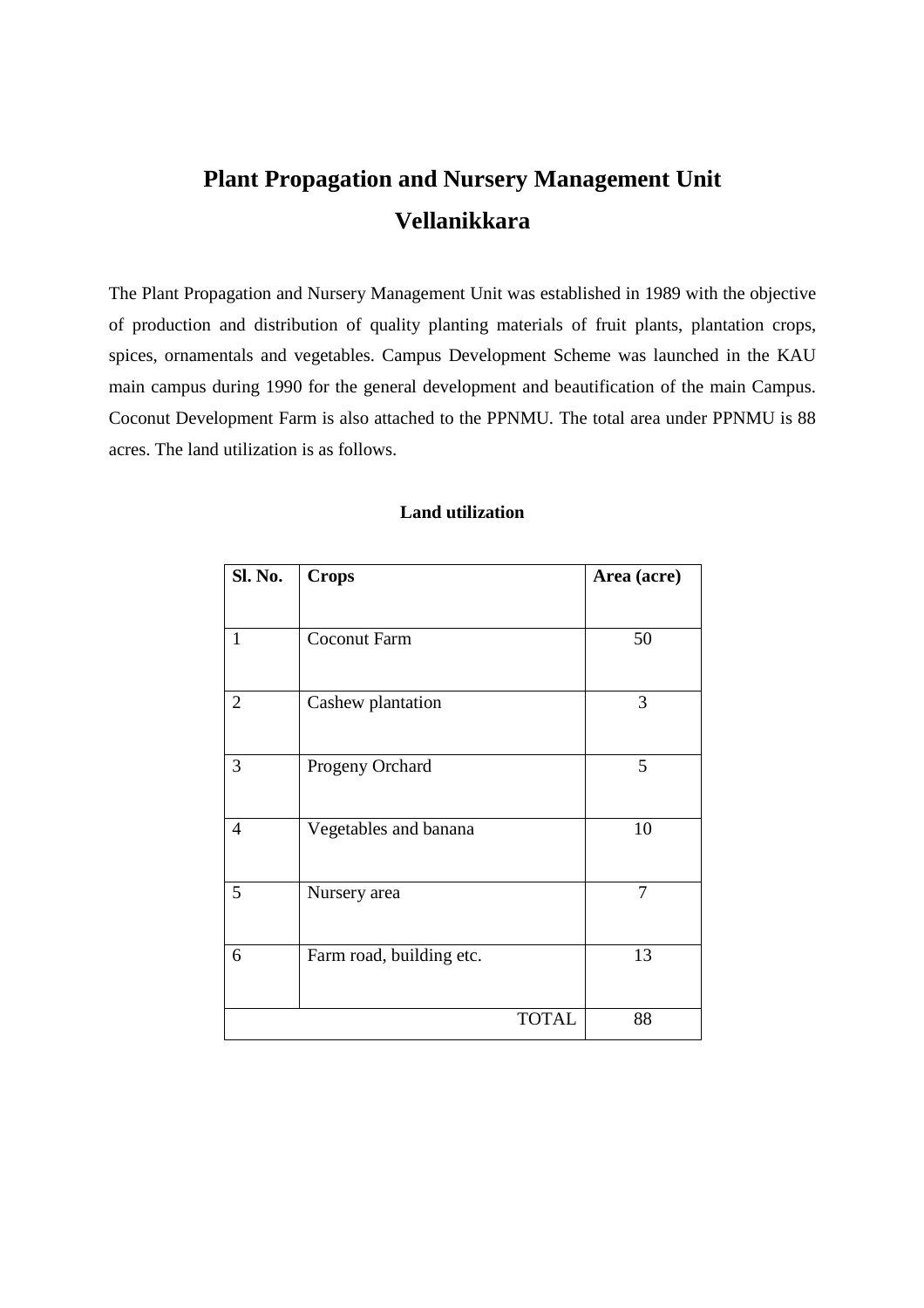# **Activities**

#### **Revenue generation activities**

- 1. Vegetable seed production
- 2. Planting material production of fruit crops, plantation crops and spices, cash crops, ornamentals and flowering plants, tree crops etc.
- 3. Coconut oil production
- 4. Hybrid coconut seed production
- 5. Banana cultivation
- 6. Integration of coconut farming with livestock, goat and rabbit, chicken, quail
- 7. Production of bio control agents
- 8. Production of vermi compost, oushadhi compost and coir pith compost
- 9. Mushroom and vinegar production

#### **Non Revenue generation activities**

- 1. Beautification of the entire Campus
- 2. Central irrigation facility
- 3. Upkeep and maintenance of building premises of main campus (Head quarters, Central library, Central auditorium etc).
- 4. Supply of labourers on need base for KAU HQ, KAU school etc as per official request
- 5. Cleaning of premises of University Students hostels, International hostels, Scientist and staff quarters including pruning/ training of trees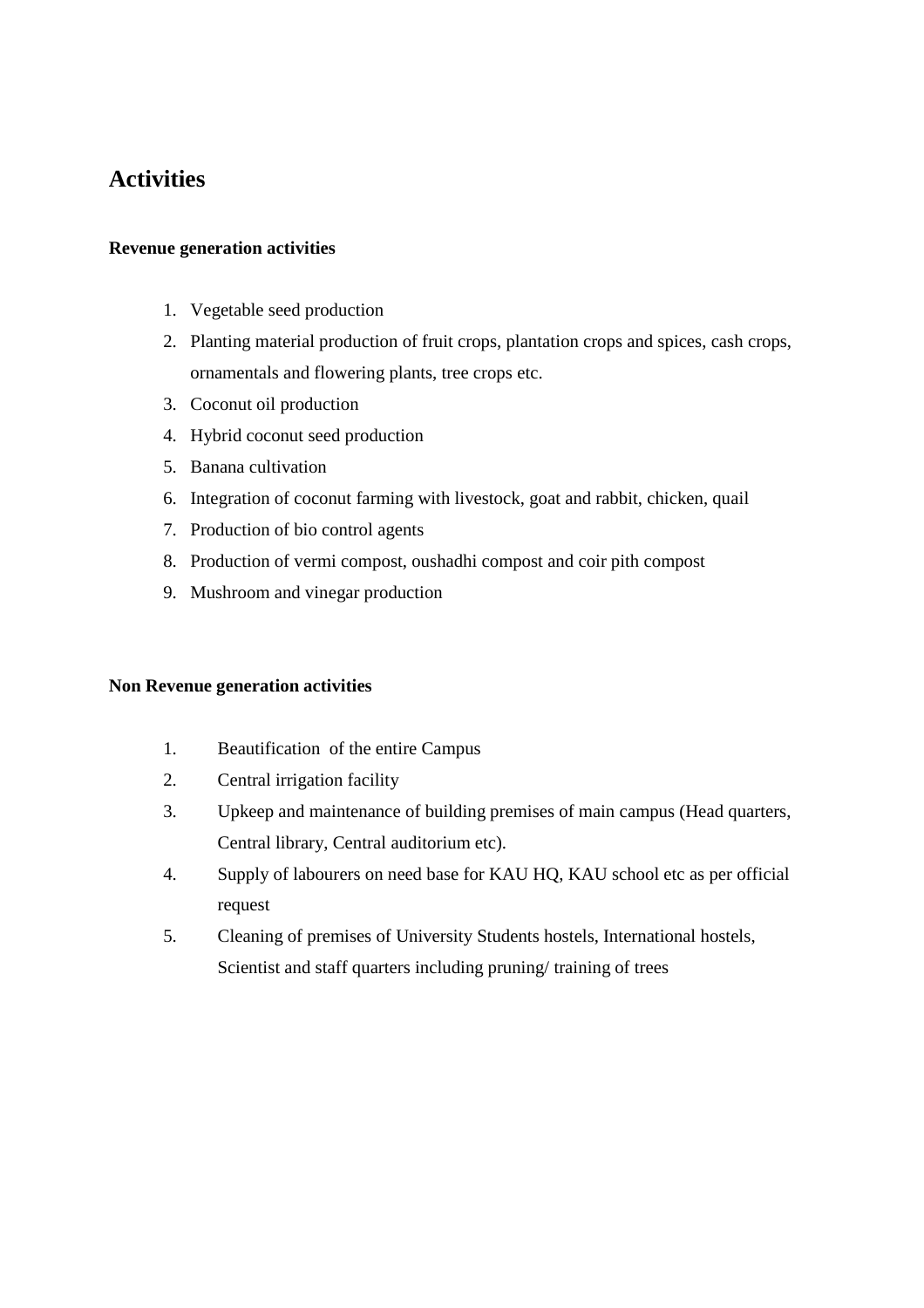#### **Staff Position**

| Name of sanctioned                 | No. of sanctioned | Permanent staff | Vacancy         |
|------------------------------------|-------------------|-----------------|-----------------|
| posts                              | posts             | in position     |                 |
| Professor                          | 3                 | $\overline{2}$  | $1$ (Asst.      |
|                                    |                   |                 | Professor on    |
|                                    |                   |                 | contract basis) |
| <b>Section Officer</b>             | $\mathbf{1}$      | $\mathbf{1}$    |                 |
| Office superintendent              | $\mathbf{1}$      | 1               |                 |
|                                    |                   | (Computer       |                 |
|                                    |                   | Assistant)      |                 |
| Assistant                          | 1                 |                 |                 |
| Farm superintendent                | 1                 | 1               |                 |
| Farm manager/Farm<br>Officer(Agri) | 1                 | 1               |                 |
| Farm Assistant (Vety)              | 1                 | 1               |                 |
| <b>Tractor Driver</b>              | 1                 |                 | 1               |
| Lab Assistant                      | 1                 | 1               |                 |
| Class IV                           | 1                 | 1               |                 |

## **Activities**

PPNMU has the mandatory duty to keep the main campus neat and tidy. Time bound weed management, pruning and training of trees and other landscaping operations are to be under taken in a systematic manner. An integrated irrigation water supply system for the entire campus was installed under the control of Professor and Head, Campus Development and is being maintained. Quality seed production of important vegetables viz. bittergourd, amaranthus, bhindi, cucumber, ash gourd, pumpkin, snake gourd, cowpea, brinjal, chilly is being taken up in large scale according to the demand. Quality planting materials of fruit plants like Mango, Jack,